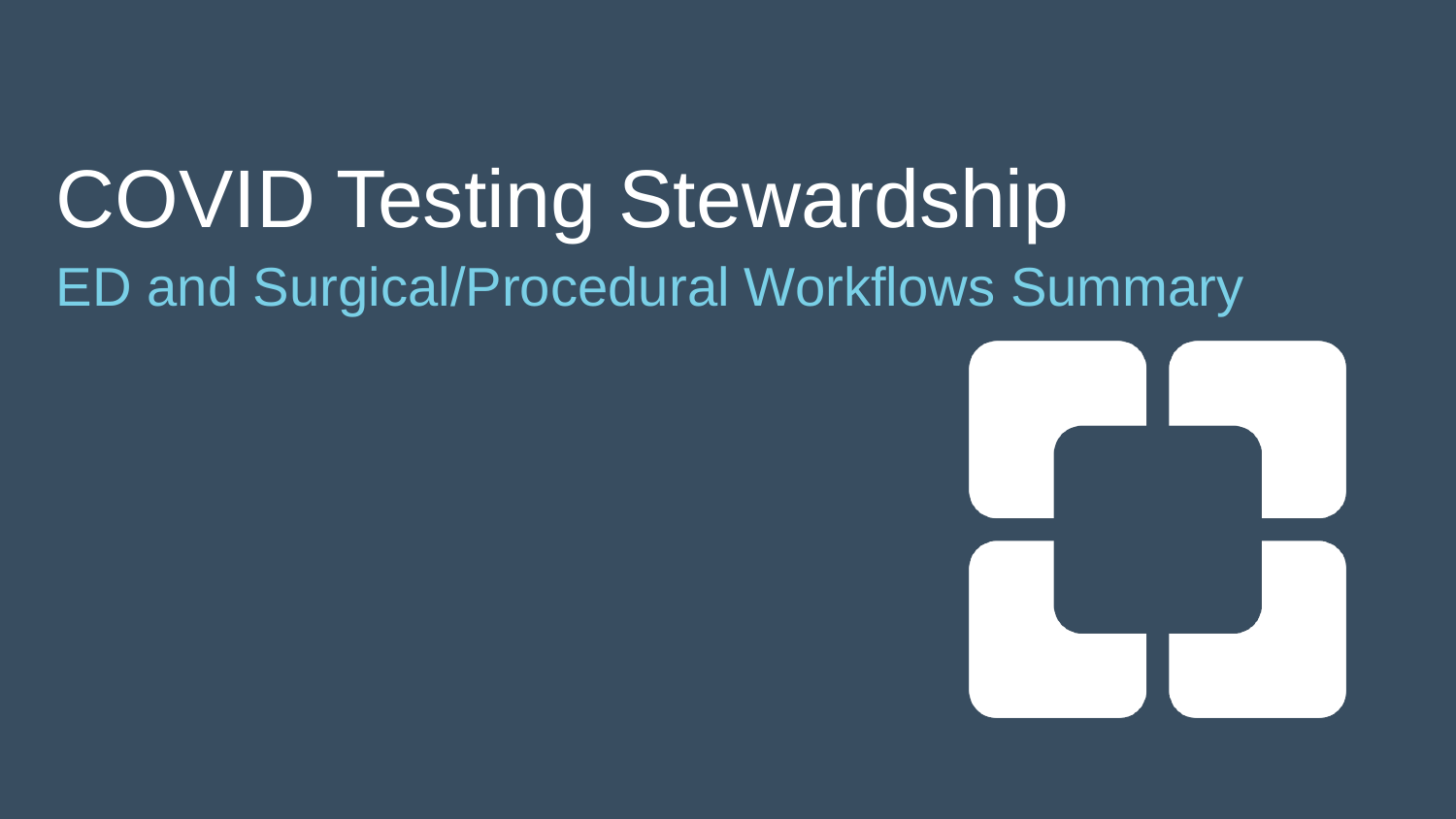## Rapid COVID-19 Testing: ED Priority Groups

| <b>Testing</b><br><b>Criteria</b>                  | <b>Applies to:</b><br>All patients must be symptomatic                                                                                                          | <b>Status</b>                         |                                                                                                                                                                                                                                                                                                                                                                                                                                                                             |
|----------------------------------------------------|-----------------------------------------------------------------------------------------------------------------------------------------------------------------|---------------------------------------|-----------------------------------------------------------------------------------------------------------------------------------------------------------------------------------------------------------------------------------------------------------------------------------------------------------------------------------------------------------------------------------------------------------------------------------------------------------------------------|
| Tier 1<br>Limited testing<br>available             | ED admissions – symptomatic<br><b>ICU</b> admissions<br><b>Behavioral Health admission</b><br>Surgical emergencies<br>Labor & Delivery mothers -<br>symptomatic | Complete                              | <b>Expedited COVID19</b><br>Bccept X Cancel Link Order<br>Remove<br>STAT, ONCE, First occurrence today at 1245, Clinician Collect, NASOPHARYNGEAL SWAB                                                                                                                                                                                                                                                                                                                      |
| <b>Tier 2</b><br>Increased<br>testing<br>available | ED admissions – symptomatic<br><b>SNF</b> transfers<br>Cancer/immunocompromised                                                                                 | Complete -<br>live as of<br>4/13/2020 | $of < 24$ hrs)<br><b>STAT</b><br>Routine<br>Timed<br>Priority:<br><b>STAT</b><br>ONCE<br>Once<br>Frequency:<br>Starting: 4/10/2020<br>At: 1245<br>Tomorrow<br>Today<br>First Occurrence: Today 1245<br>Scheduled Times &<br>04/10/20 1245                                                                                                                                                                                                                                   |
|                                                    |                                                                                                                                                                 |                                       | <b>Clinician Collect</b><br>Lab Collect<br>Clinician Co.<br>Class:<br>Specimen Src: NASOPHAR<br><b>BLOOD</b><br><b><i>BERBERERRESEREES</i></b><br>MUST meet strict criteria for the rapid testing, otherwise order the routine COVID test (turn-around time of <24hrs)<br>Criteria:<br>Admit to ICU<br>Transplant Patient with Organ Offer Emergent Procedure/Surgery (to start in less than 24 hrs)<br>Admit to Behavioral Health Unit Admit/Triage for Labor and Delivery |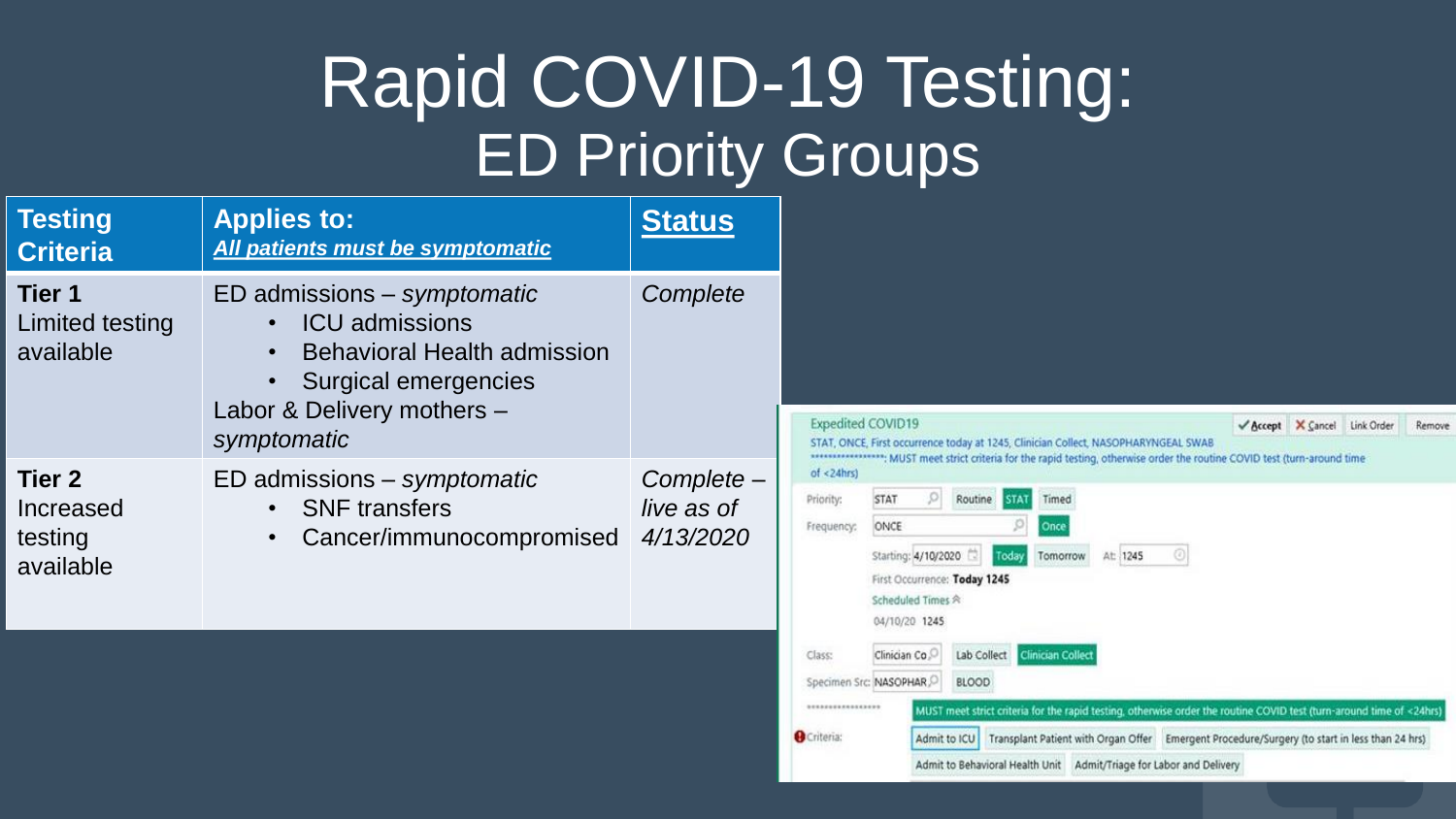### Emergency Surgery/Procedure Workflow Available to all Inpatients\* within 24 hours of surgery/procedure Live as of  $4/11/20$  $\blacksquare$ Inpatient Emergency Surgery and Interventional Radiology Workflow Workflow (Ancy Surger<br>The all Inpatients\* with<br>Live



\*Testing need based on clinician discretion

\*\*Report created to track volume of usage, patient, test, date of procedure/surgery, ordering provider and department and this will be audited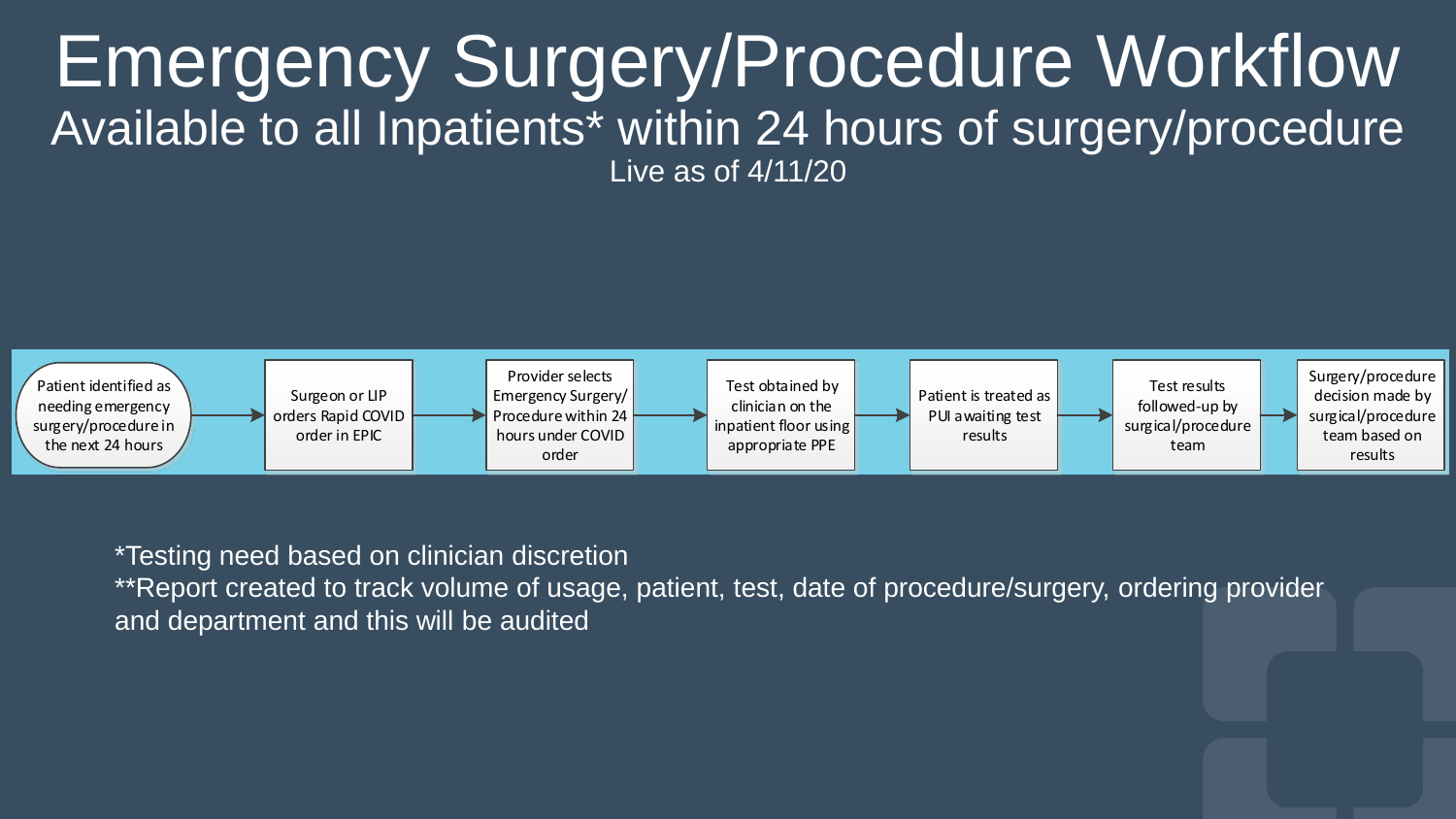# Inpatient Rapid COVID Test Order

|                                           | This test is only intended for patients who have met specific criteria.<br>If the daily supply of rapid COVID tests has been exceeded, the test will be rerouted for standard COVID testing and the<br>result will be issued in a separate report. |                                                                                                                      |                          |          |                                                           |                 |          |            |        |
|-------------------------------------------|----------------------------------------------------------------------------------------------------------------------------------------------------------------------------------------------------------------------------------------------------|----------------------------------------------------------------------------------------------------------------------|--------------------------|----------|-----------------------------------------------------------|-----------------|----------|------------|--------|
|                                           | Droplet and Contact Precautions - Plus Eyewear                                                                                                                                                                                                     |                                                                                                                      |                          |          |                                                           |                 |          |            | Remove |
|                                           | Routine, CONT, First occurrence today at 1245, Until Specified<br>Reason for isolation: Coronavirus                                                                                                                                                |                                                                                                                      |                          | P        |                                                           |                 |          |            |        |
| ca And                                    |                                                                                                                                                                                                                                                    |                                                                                                                      |                          |          |                                                           |                 |          |            |        |
| <b>Expedited COVID19</b><br>$of < 24$ hrs | Routine, ONCE, First occurrence today at 1245, Clinician Collect, NASOPHARYNGEAL SWAB<br>************************ MUST meet strict criteria for the rapid testing, otherwise order the routine COVID test (turn-around time                        |                                                                                                                      |                          |          |                                                           | $\sqrt{$ Accept | X Cancel | Link Order | Remove |
| Priority:                                 | Ω<br>Routine                                                                                                                                                                                                                                       | Routine<br><b>STAT</b>                                                                                               | Timed                    |          |                                                           |                 |          |            |        |
| Frequency:                                | ONCE                                                                                                                                                                                                                                               | Ω                                                                                                                    | Once                     |          |                                                           |                 |          |            |        |
|                                           | Starting: 4/10/2020                                                                                                                                                                                                                                | Today                                                                                                                | Tomorrow                 | At: 1245 | ø                                                         |                 |          |            |        |
|                                           | First Occurrence: Today 1245                                                                                                                                                                                                                       |                                                                                                                      |                          |          |                                                           |                 |          |            |        |
|                                           |                                                                                                                                                                                                                                                    |                                                                                                                      |                          |          |                                                           |                 |          |            |        |
|                                           | Scheduled Times &                                                                                                                                                                                                                                  |                                                                                                                      |                          |          |                                                           |                 |          |            |        |
|                                           | 04/10/20 1245                                                                                                                                                                                                                                      |                                                                                                                      |                          |          |                                                           |                 |          |            |        |
|                                           |                                                                                                                                                                                                                                                    |                                                                                                                      |                          |          |                                                           |                 |          |            |        |
| Class:                                    | Clinician Co.                                                                                                                                                                                                                                      | Lab Collect                                                                                                          | <b>Clinician Collect</b> |          |                                                           |                 |          |            |        |
|                                           | Specimen Src: NASOPHAR                                                                                                                                                                                                                             | <b>BLOOD</b>                                                                                                         |                          |          |                                                           |                 |          |            |        |
| <b>BSSSSSSSSSSSSSSSS</b>                  |                                                                                                                                                                                                                                                    | MUST meet strict criteria for the rapid testing, otherwise order the routine COVID test (turn-around time of <24hrs) |                          |          |                                                           |                 |          |            |        |
| Criteria:                                 |                                                                                                                                                                                                                                                    | Transplant Patient with Organ Offer                                                                                  |                          |          | Emergent Procedure/Surgery (to start in less than 24 hrs) |                 |          |            |        |
| Patient's current                         |                                                                                                                                                                                                                                                    |                                                                                                                      |                          |          |                                                           |                 |          | 5D.        |        |
| location                                  |                                                                                                                                                                                                                                                    |                                                                                                                      |                          |          |                                                           |                 |          |            |        |
| Comments:                                 | Add Comments (F6)                                                                                                                                                                                                                                  |                                                                                                                      |                          |          |                                                           |                 |          |            |        |
| Reference<br>Links:                       | 1. CC Lab Policies & Procedures                                                                                                                                                                                                                    |                                                                                                                      |                          |          |                                                           |                 |          |            |        |
| CC Results:                               | Recipient                                                                                                                                                                                                                                          |                                                                                                                      |                          | Modifier | Add PCP                                                   | $\omega$        |          |            |        |
|                                           |                                                                                                                                                                                                                                                    |                                                                                                                      |                          |          | Add My List                                               | $\checkmark$    |          |            |        |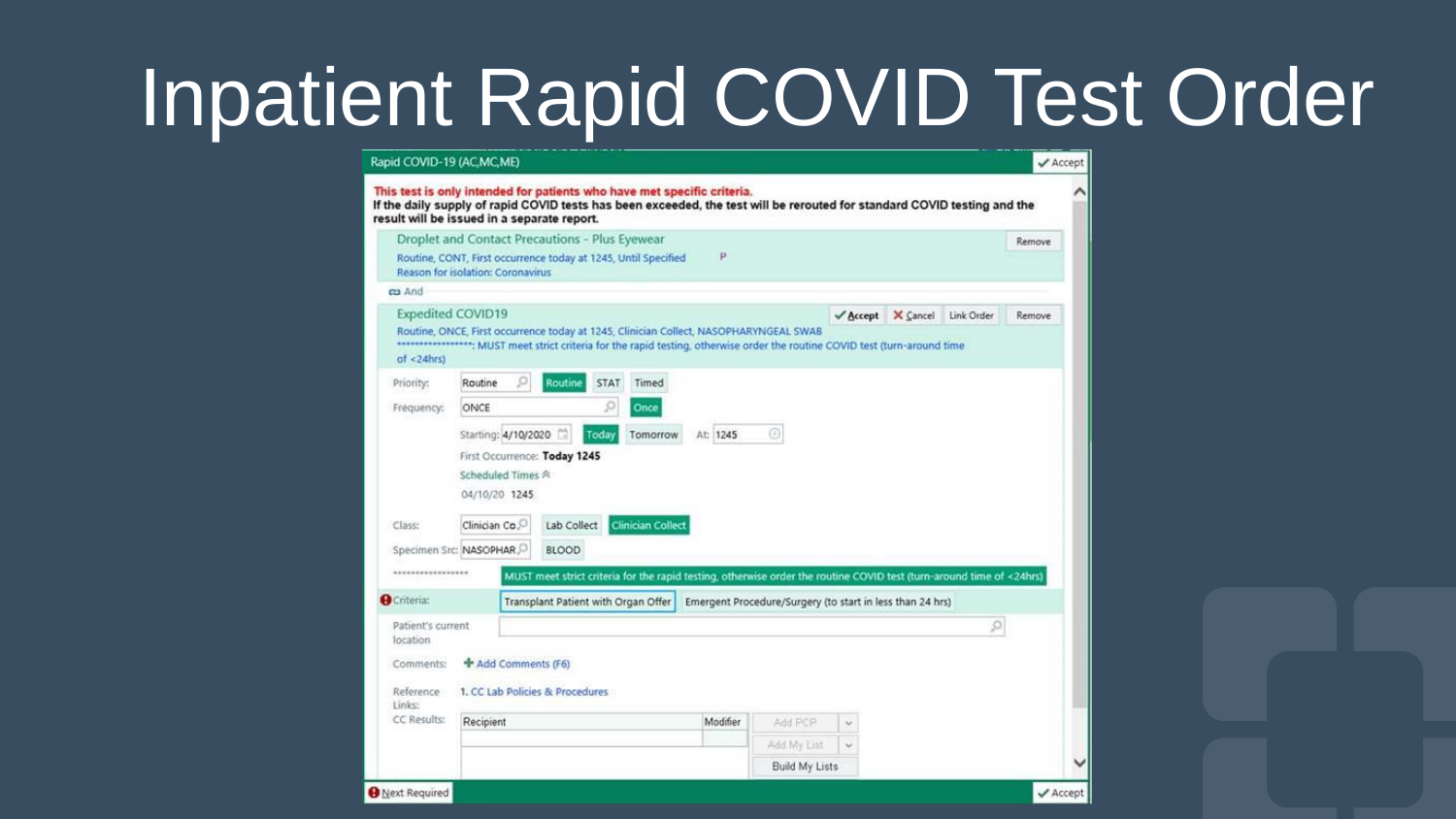# **Cutpatient Surgery and Procedure Workflow** Preoperative-All Patients\* ient Surgery and P<br>Preoperative-All<br>Live as of 4/13

Live as of 4/13/20

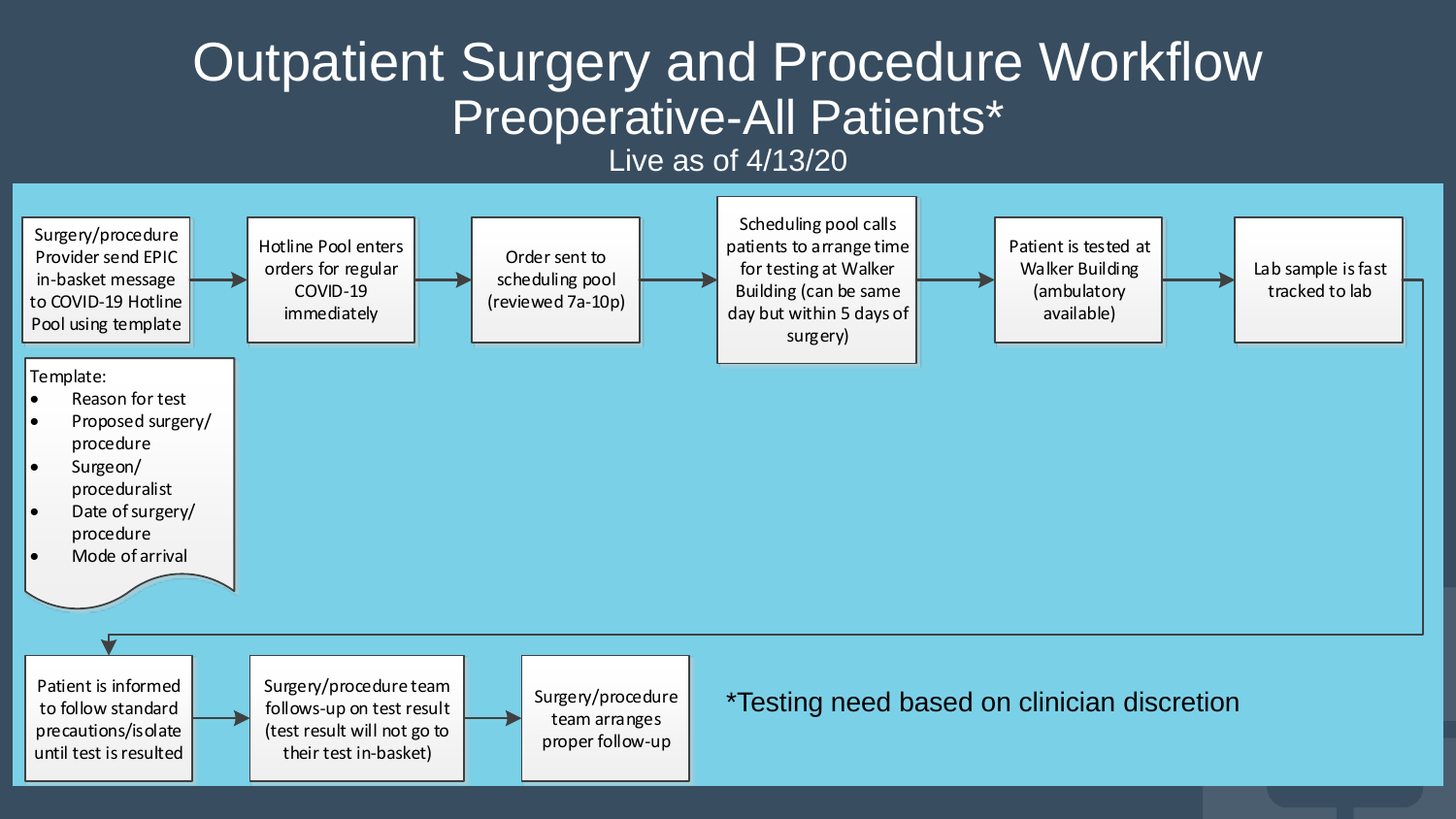### Dot Phrase for Epic In-Basket Message to COVID-19 Hotline Pool

#### • ".COVIDelectsurg"

- Reason for test dropdown of:
	- Clinical suspicion of symptomatic COVID
	- Asymptomatic patient who needs preoperative testing
- Proposed surgery/procedure:\*\*\*
- Attending surgeon name: \*\*\* (to route test results)
- Date of surgery/procedure:\*\*\*
- Mode of patient arrival for testing dropdown of:
	- Car
	- Pedestrian appointment

| covide |                          |           |
|--------|--------------------------|-----------|
|        | Abbrev                   | Expansion |
|        | <b>AT COVIDELECTSURG</b> |           |

Reason for test:{ :124449} Proposed surgery/procedure:\*\*\* Attending surgeon name:\*\*\* Date of surgery/procedure:\*\*\* Mode of patient arrival for testing:{ :124450}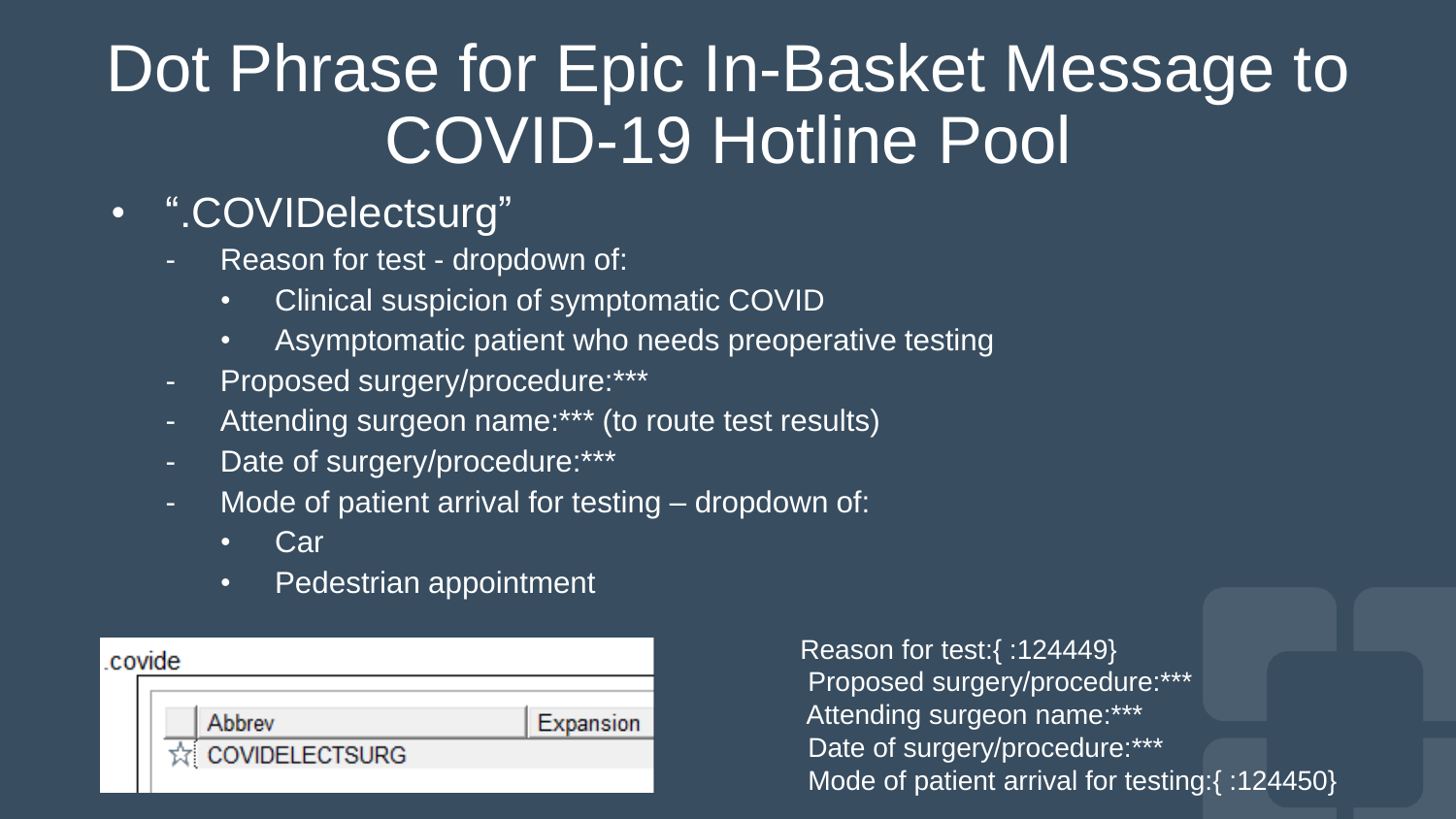## Phased Roll-Out for Outpatient Surgery/Procedure Workflow

- Phased approach every 2 weeks to ensure adherence to processes related to:
	- Usage of dot phrase
	- Scheduling timeframe
	- Walker utilization (including ambulatory option)
	- Testing center capacity
- Surgical areas with the highest risk of aerosolization are given priority
	- Phase 1 go-live 4/13/2020: ENT, Dentistry, Thoracic Surgery, Cardiac and Vascular Surgery, Pulmonary procedures
	- Phase 2 go-live 4/20/2020: GI, General Surgery, Colorectal Surgery, Neurologic Surgery, Orthopedic Surgery and IR procedures
	- Phase 3 go-live 5/4/2020: Eye Surgery and all other surgical groups